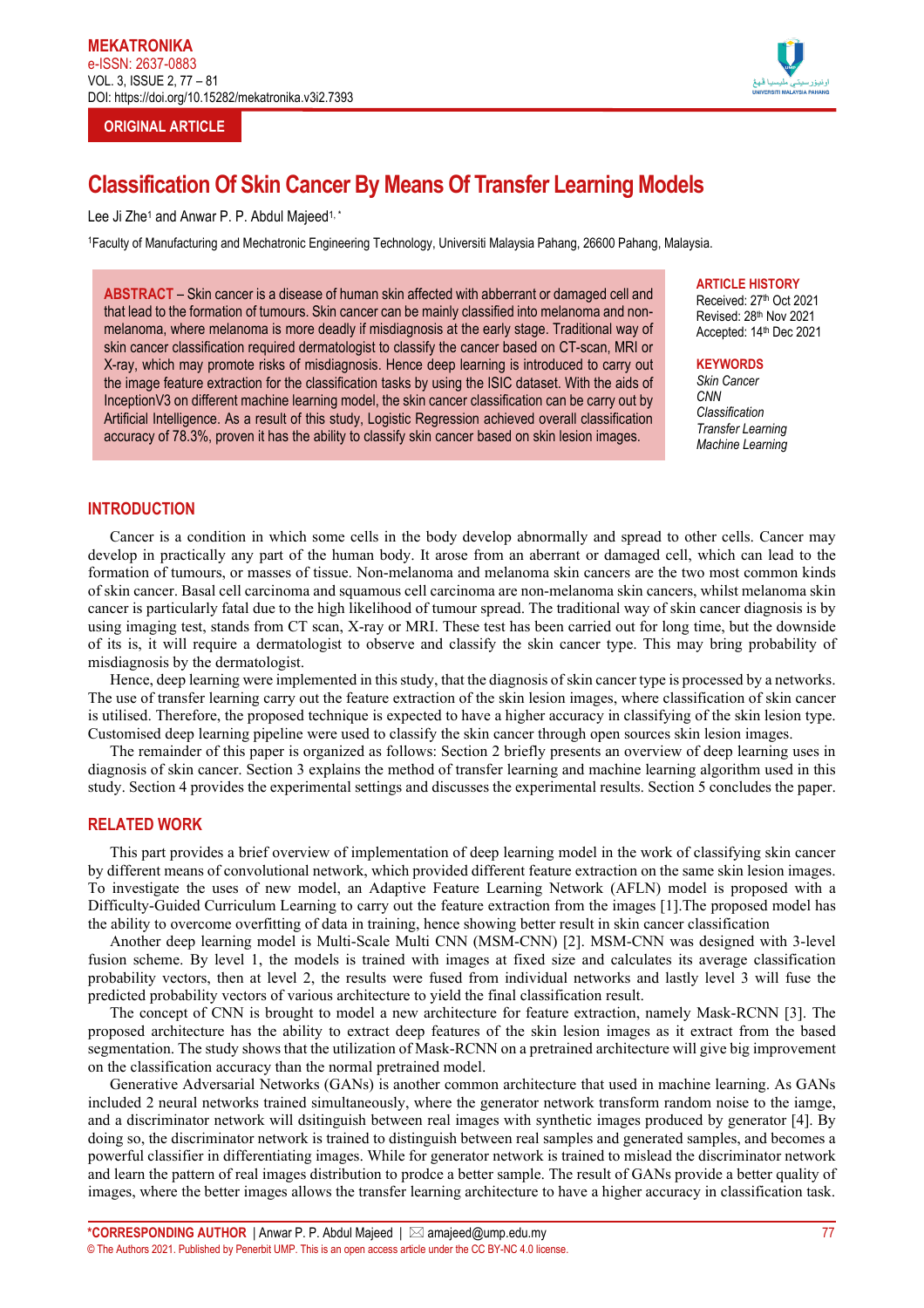The deep learning network has also been introduced on low specification devices, such as mobile phones. The lightweight neural network architecture has been designed to compress the deep architectures by avoiding full connections in the network [5]. Two approaches were included, first is to optimise the network parameters, down sampling, network representation and pruning of weights. Secondly, design the small architecture by directly reducing the kernel size, which effectively reduce the convolution and the number of channels. The study shows that the classification accuracy were maintained at high level while minimizing the network.

# **METHODOLOGY**

### **Process Flow Chart**

The study were separated into four phases. The data acquisition and data pre-processing were the first phase of the process. This phase included data collection, data labelling and data resizing to prepare the dataset for the next phase.

Second phase of the process is preliminary benchmarking. A pretrained convolutional neural network is selected and is passes through 3 different machine learning model, namely SVM, kNN and Logistic Regression. This phase is to make sure the study posses the ability of classification of skin lesion images.

Parameter fine tuning is the third phase of the study. By fine tuning of the parameter, the machine learning model could achieve better classification result compared to the second phase.

The final phase is the final evaluation of the result. All the models will be evaluated based on their classification accuracy.



#### **Dataset**

The dataset used in this study is the International Skin Imaging Collaboration (ISIC) dataset: The dataset is an open source public access dataset that initiated to facilitate the application of digital skin imagaing to help reducet melanoma mortality. ISIC works to achieve the goals of engaging dermatology and computer science towards an improved diagnosis, by serving as a resource of images for teaching, researching and testing of artificial intelligence algorithms, as machine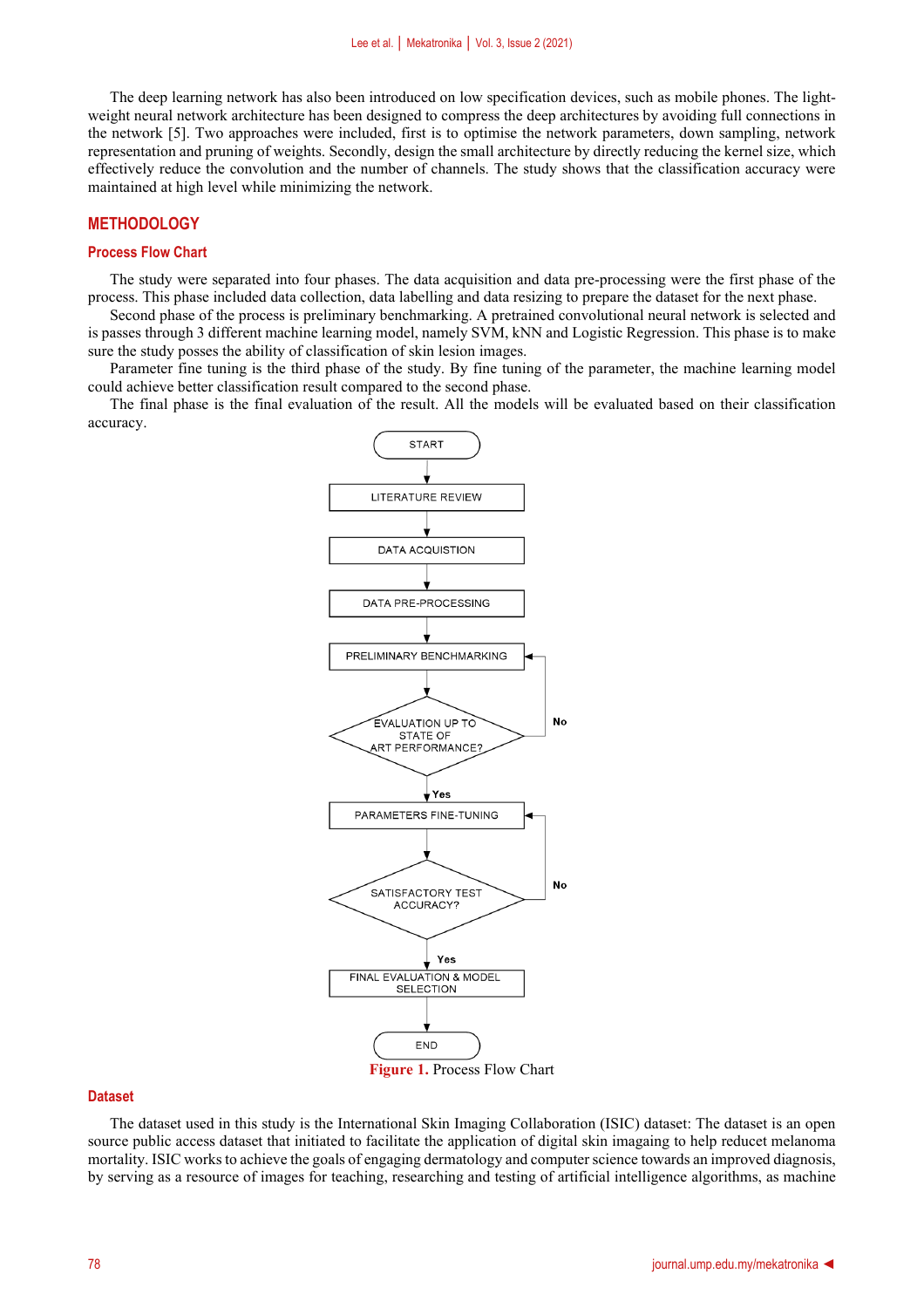learning. The dataset included 2,357 skin lesion images from 9 different diseases. In this study, only 3 types of diseases is used, with total number of 663 images.

The dataset were then resized based on the requirement of the transfer learning architecture, as for different models required different size of images. After this, the data were splitted into 3 set, with 70% of the images into training set, 15% to the validation set and the last 15% is for testing.

#### **Transfer Learning**

Transfer Learning deals with how a programs can easily adjust the algorithm to the new task. It allowed machine learning models to carry out tasks even with small dataset. Conventional Neural Network (CNN) usually made up the Transfer Learning models, as it is a pretrained network and is well-known in it robustness in computer vision with its outstanding performance.

The Transfer Learning model used in this study is InceptionV3. It is a CNN which assisting in image analysing and object detection, hence it is widely used in image recognition as its performance is outstanding compared to the others. The architecture is made up of symmetric and asymmetric building blocks as shown in Figure 2.

By using InceptionV3, the feature extracted from the data images can be direct to the machine learning model for the classification task to proceed.



**Figure 2.** Architecture of InceptionV3.

## **Machine Learning Model**

The Machine Learning model in this study is where the extracted features from the skin lesion images is classified to each classes. The models uses in this study is Support Vector Machine (SVM), k-Nearest Neighbours (k-NN) and Logistic Regression.

Support Vector Machine is a set of supervised learning methods used for classification. The model is effective in high dimensional spaces and the uses of subset of training point in the decision function, making it memory efficient. SVM will builds a model that assign the new data to a category, mapping the training set to a point to maximise the gap between classes and then mapped the new data into the gap to predict its class.



k-Nearest Neighbours is a classification method with non-parametric. The data is classified by plurality vote of its neighbours, with the data is assigned to the most common class among the k value, which is the class of the data. The function is approximately locally, and the computation is yield to function evaluation. The algorithm is rely on the distance metrics.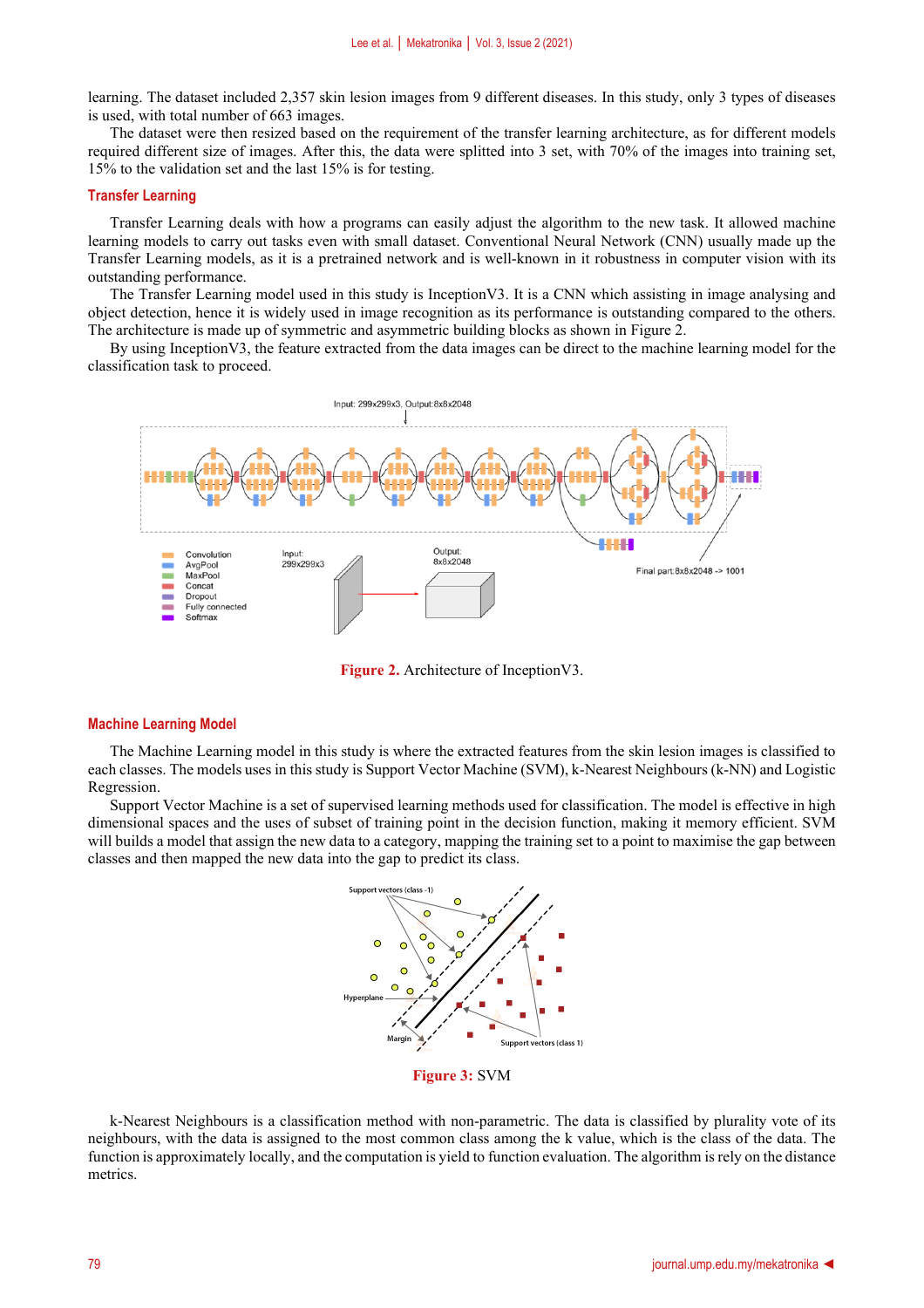

Logistic Regression is a statiscal model that estimating the parameters by understanding the relationship between a dependent variable with one or more independent variables.



**Figure 5:** Logistic Regression

# **Performance Metrics**

The result of the classification tasks done by the 3 machine learning models is to be presented on a confusion metric. The confusion metric shows the result of classification by presenting the number of correct or incorrect labelling of the data. From confusion metric, the data can be divided into True Positive (TP), True Negative (TN), False Positive (FP) and False Negative (FN). By knowing these data, the classification accuracy can be calculated and therefore suggesting the best model.

| <b>Confusion Matrix</b> |                    | Predicted |                         |  |
|-------------------------|--------------------|-----------|-------------------------|--|
|                         |                    |           | Class 1 Class 2 Class 3 |  |
|                         | Class <sub>1</sub> |           |                         |  |
|                         | Actual Class 2     |           | н                       |  |
|                         | Class 3            | G         |                         |  |

True positives True Negatives Misclassified cases.

**Figure 6: Confusion Metrics** 

$$
Accuracy = \frac{TP + TN}{TP + TN + FP + FN}
$$

Figure 7: Formula for Classification Accuracy

# **RESULTS**

The pretrianed model, InceptionV3 were trained and tested using the ISIC dataset as mentioned above. Classifiers for each run has been changed to the three machine learning models as explained above, so that to identify the differences in the classification accuracy. The result of every classifiers is as shown below.